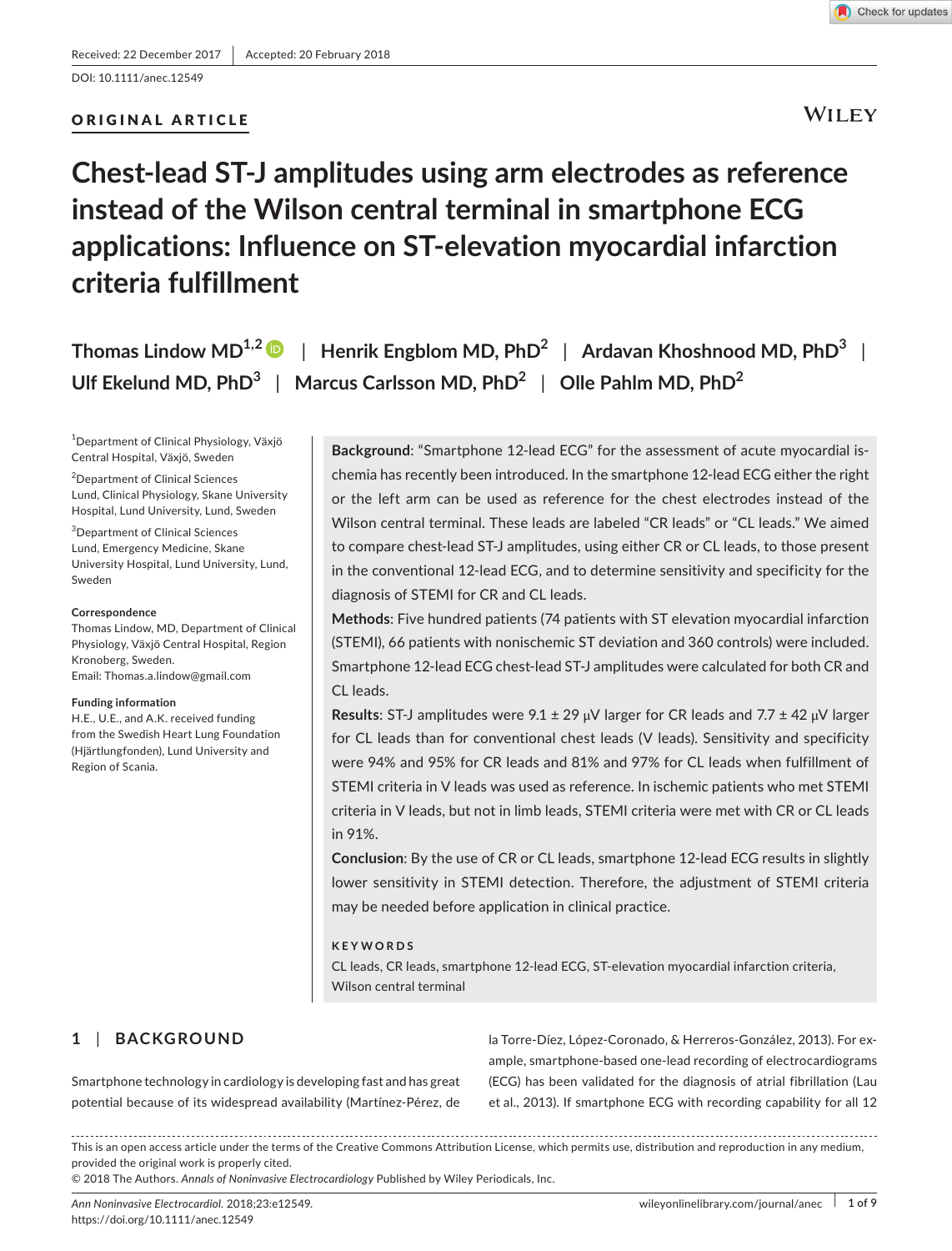**2 of 9 |**  LINDOW et al.

leads would become a reliable substitute for the conventional 12 lead ECG, there is a potential for very early detection of ST-elevation myocardial infarction (STEMI) upon symptom onset, even at the patient's home. Also, the smartphone could substitute for an ECG machine in healthcare settings where ambulance infrastructure is underdeveloped or ECG machines are scarce.

Smartphone technology for assessment of acute myocardial ischemia by the generation of "smartphone 12-lead ECG" has recently been introduced (Muhlestein et al., 2015). In that application the three limb leads, I, II, and III, are recorded by placing adhesive electrode tabs on the left arm (L), right arm (R), and on the left leg (F), similar to the procedure for recording the conventional 12-lead ECG. One difference, however, is that the leads are recorded sequentially, not simultaneously. Another difference is the reference electrode for the chest leads. When recording the conventional 12-lead ECG, the chest leads are created by subtracting the potential at the socalled Wilson central terminal (WCT) from the potential at each chest electrode (C1, …, C6). The WCT is the average potential of the three limb potentials, R, L, and F (Gargiulo, 2015; Kligfield et al., 2007). In the smartphone 12-lead ECG application, the right or the left arm is used as reference instead of the WCT (Baquero, Banchs, Ahmed, Naccarelli, & Luck, 2015; Muhlestein et al., 2015). The resulting PQRST waveforms of CR and CL leads are not identical to those of the corresponding leads recorded with the WCT reference. It is not known how this affects the accuracy of diagnosis of STEMI. In the ongoing ST LEUIS trial, smartphone 12-lead ECG is compared to conventional 12-lead ECG by sequentially performing simultaneous recordings of a conventional chest lead (V lead) and the corresponding CR or CL lead (Barbagelata et al., 2017). However, the comparison of ST-J amplitudes in V leads to those in CR or CL leads does not require such a recording procedure. The ECG waveforms and thus the ST-J amplitudes, as they would appear in the smartphone application, can be calculated from the V leads and the relevant augmented lead (aVR or aVL) in the conventional 12-lead ECG (Figure 1).

The purpose of this study was to compare the chest-lead ST-J amplitudes, using either the right or left arm electrode as reference, to those in the conventional 12-lead ECG. Also, we aimed to determine sensitivity and specificity for the diagnosis of STEMI for smartphone 12-lead ECG based on these reference electrodes, and to compare them to those obtained with the conventional 12-lead ECG.

## **2** | **METHODS**

A total of 500 ECGs from patients from three different study populations were included in this study. Seventy-four patients with STEMI (37 with a culprit lesion in the left anterior descending artery (LAD), 32 in the right coronary artery (RCA) and 5 in the left circumflex artery (LCx)) were recruited from the SOCCER study (Khoshnood et al., 2016). The SOCCER study included 95 patients referred for primary percutaneous coronary intervention (PCI) who had been randomized to either standard oxygen therapy or no supplemental oxygen. Patients with an ECG without significant ST



FIGURE 1 Electrode arrangement for recording leads Vx and CRx. R denotes the right arm electrode, and x denotes one of the six chest electrodes (1–6). WCT denotes the Wilson Central Terminal. The potentials indicated in the voltmeter symbols (Vx, CRx, and VR) obey Kirchoff′s second law, that is, CRx = Vx – VR = Vx –  $\left(\frac{2}{3}\right)$  aVR. The same principles apply to all chest leads (V1-V6,  $CR\check{1}-CR6$ ). If the left arm is used as reference, VL and aVL will replace VR and aVR in the formula

elevation in two contiguous leads (*n* = 19) or a technically deficient ECG (*n* = 2), were excluded from this study. Fifty-one patients had significant ST elevation in two contiguous chest leads and thus met STEMI criteria in V leads (LAD *n* = 37, RCA *n* = 10, LCx *n* = 4). Among these patients, 33 patients met STEMI criteria in V leads, but not in limb leads. Twenty-three patients had significant ST elevation in two contiguous limb leads, but did not meet STEMI criteria in V leads.

Sixty-six patients with nonischemic ST deviation due to pericarditis, (*n* = 26), early repolarization syndrome (ERS) (*n* = 14) or left ventricular hypertrophy (LVH) (*n* = 26) were included from another study (Akil et al., 2013). These ECGs were retrieved from a clinical ECG database and identified by a search in the interpretive statements. Confirmation of the clinical diagnosis was performed by reviewing patient records. In addition, 360 patients without ongoing myocardial ischemia (Lindow, Olson, Swenne, Man, & Pahlm, 2017) were included and served as controls. This dataset consisted of 30 ECGs for each gender and each age decade (30–39, 40–49,…, 80–89). All ECGs had been recorded either before a planned exercise test or myocardial perfusion imaging, before Holter monitoring or as a screening ECG before noncardiac surgery. Only patients with a very low likelihood of ongoing transmural ischemia were thus included. ST-J amplitudes in all 12 leads were measured at the J-point, that is, the end of QRS/beginning of ST segment, and the same point in time was used for all 12 leads. The amplitude level immediately before the beginning of QRS was designated as the zero level for each lead (Rautaharju, Surawicz, & Gettes, 2009).

ST-J amplitudes for smartphone chest leads were calculated when either the right arm (R) or the left arm (L) electrode potential was used as reference. The ST-J amplitude in a smartphone-ECG chest lead "x" was calculated as follows:

R as reference: CRx = 
$$
Vx - \frac{2 \times aVR}{3}
$$
  
L as reference: CLx =  $Vx - \frac{2 \times aVL}{3}$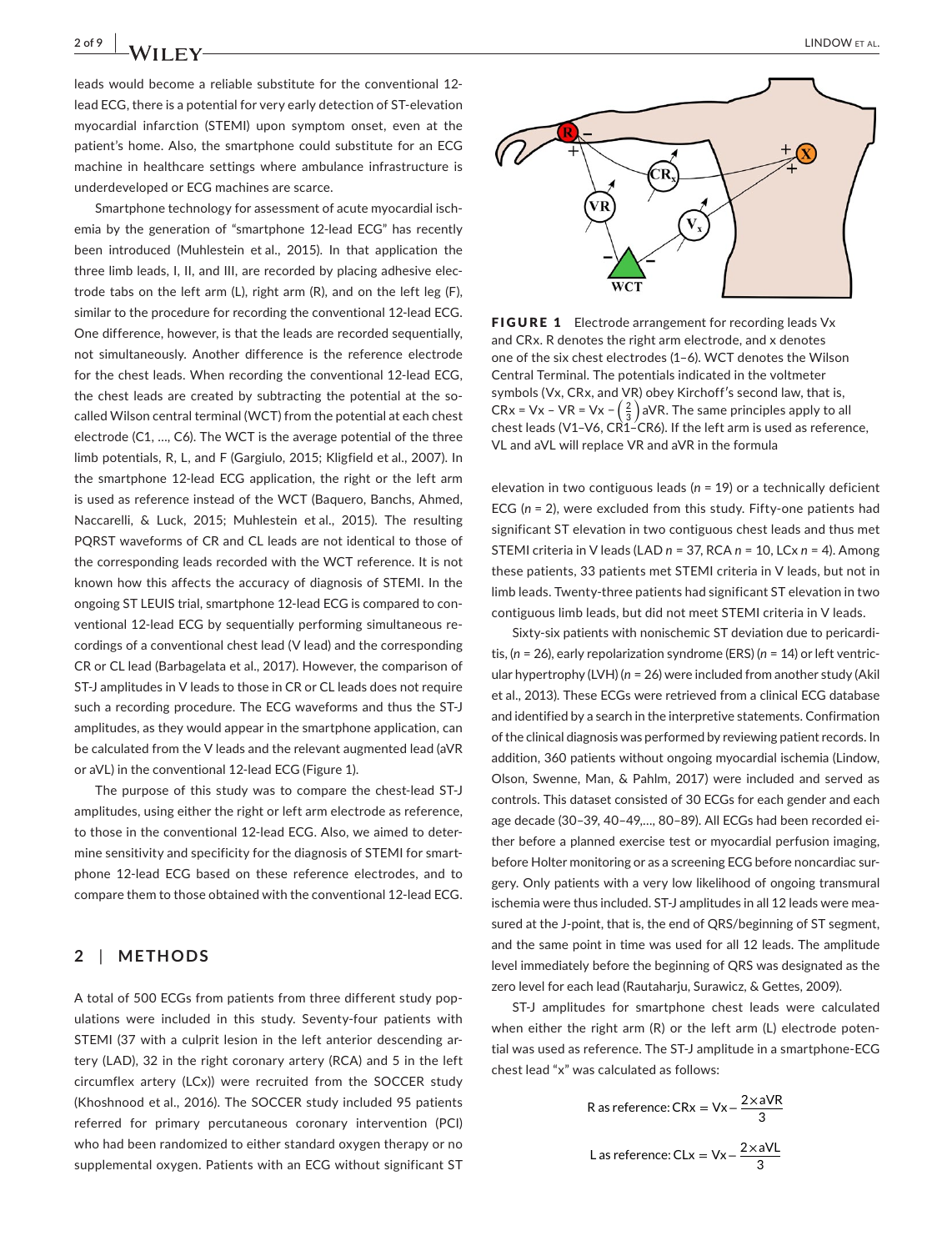**TABLE 1** Mean ST-J amplitudes  $(\mu V)$  in V leads, CR leads, and CL leads

|                             | V <sub>1</sub> | CR1                    | CL1             | V <sub>2</sub> | CR <sub>2</sub> | CL <sub>2</sub> |
|-----------------------------|----------------|------------------------|-----------------|----------------|-----------------|-----------------|
| All patients                | 25(57)         | 34 (49)                | 32(63)          | 64 (146)       | 18 (149)        | 72 (126)        |
| Controls                    | 26(26)         | $31(28)^*$             | 25(29)          | 58 (52)        | 63 (337)*       | 57 (291)*       |
| <b>STEMI</b>                | 15 (123)       | 40 (102)*              | $67(117)^*$     | 76 (349)       | 101 (337)       | 128 (291)*      |
| Nonischemic ST<br>deviation | 29(66)         | 42 (48)                | 33(93)          | 86 (105)       | 21(111)         | 91 (91)         |
|                             | V3             | CR <sub>3</sub>        | CL3             | V <sub>4</sub> | CR4             | CL4             |
| All patients                | 58 (144)       | 68 (154)               | 66 (132)        | 32 (112)       | 41 (129)        | 40 (107)        |
| Controls                    | 43 (51)        | 48 $(61)$ <sup>*</sup> | 42 (49)         | 20(43)         | $25(54)^*$      | 19(41)          |
| <b>STEMI</b>                | 125 (325)      | 150 (319)*             | 178 (282)*      | 102 (208)      | 127 (212)*      | 154 (184)*      |
| Nonischemic ST<br>deviation | 66 (142)       | 79 (192)               | 71 (120)        | 21(177)        | 35 (229)        | 26(154)         |
|                             | V <sub>5</sub> | CR <sub>5</sub>        | CL <sub>5</sub> | V <sub>6</sub> | CR6             | CL <sub>6</sub> |
| All patients                | 12 (82)        | 21 (107)               | 20 (86)         | 7(61)          | 18 (88)         | 20 (86)         |
| Controls                    | 4(30)          | $9(43)*$               | 3(29)           | 3(23)          | $9(36)*$        | 3(29)           |
| <b>STEMI</b>                | 62 (114)       | 87 (141)               | 114 (132)       | 36 (93)        | 61 (129)*       | 114 (132)*      |
| Nonischemic ST<br>deviation | 1(171)         | 14 (222)               | 5(86)           | 7(61)          | 20 (88)         | 5(86)           |

\**p*-value <.05. The *p*-value refers to the comparison of mean ST-J amplitudes in the CR or CL lead and the corresponding V lead.

STEMI criteria (ST-J elevation ≥0.1 mV in all leads except V2 and V3 (≥0.15 mV for women, ≥0.2 mV men ≥40 years, 0.25 mV men <40 years) (Thygesen et al., 2012) were applied on V leads as well as CR and CL leads in all patients.

Necessary ethical approvals by the ethical review board were obtained for the studies from which the ECGs were included. Written informed consent was either obtained (Khoshnood et al., 2016) or waived by the ethical boards (Akil et al., 2013; Lindow et al., 2017).



FIGURE 2 Differences between CR/CL amplitudes and the corresponding V amplitudes described with histograms for nonischemic patients (*n* = 426, blue bars) and STEMI patients (*n* = 74, red bars). The bars represent number of patients with a difference in ST-J-amplitude between CR/CL and V lead of <−120 μV, −100 to −120 μV, …, 180–200 μV, >200 μV. Upper panel: CR leads vs. V leads. Lower panel: CL leads vs. V leads. In nonischemic patients, the difference in ST-J amplitude compared to V leads is larger in CR leads than in CL leads, whereas the opposite is found in STEMI patients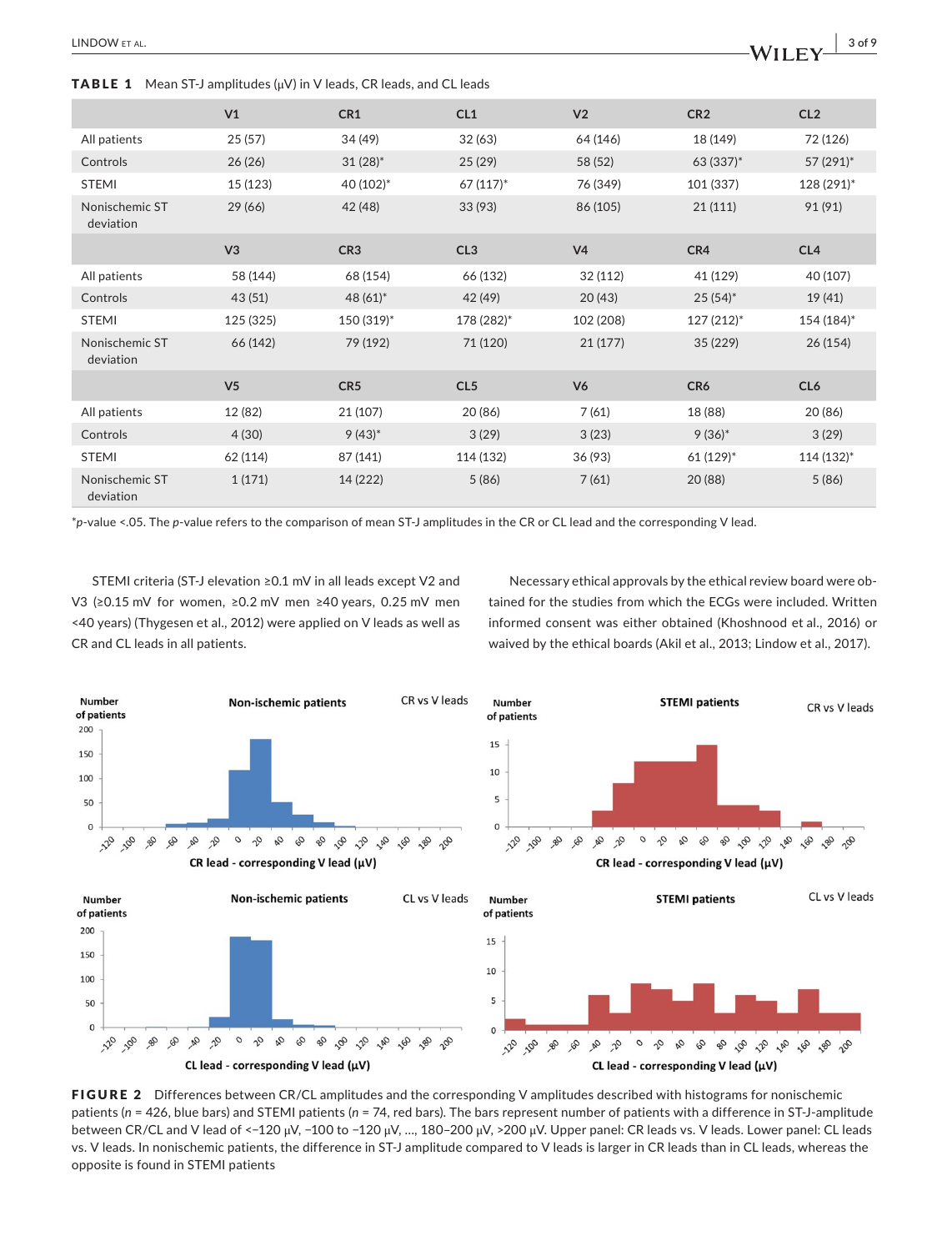

FIGURE 3 Nonischemic controls. Scatter plots of ST-J amplitudes (μV) with ST-J amplitudes in V leads on the *x* axis and in CR (left panel) and CL (right panel) leads on the *y* axis The purple dashed line represents the identity line. *R*-values are presented with 95% confidence intervals. (a) Electrode positions C1 and C2 on the chest. (b) Electrode positions C5 and C6 on the chest. CR lead amplitudes deviate from the identity line, to a greater extent, in lateral than in septal leads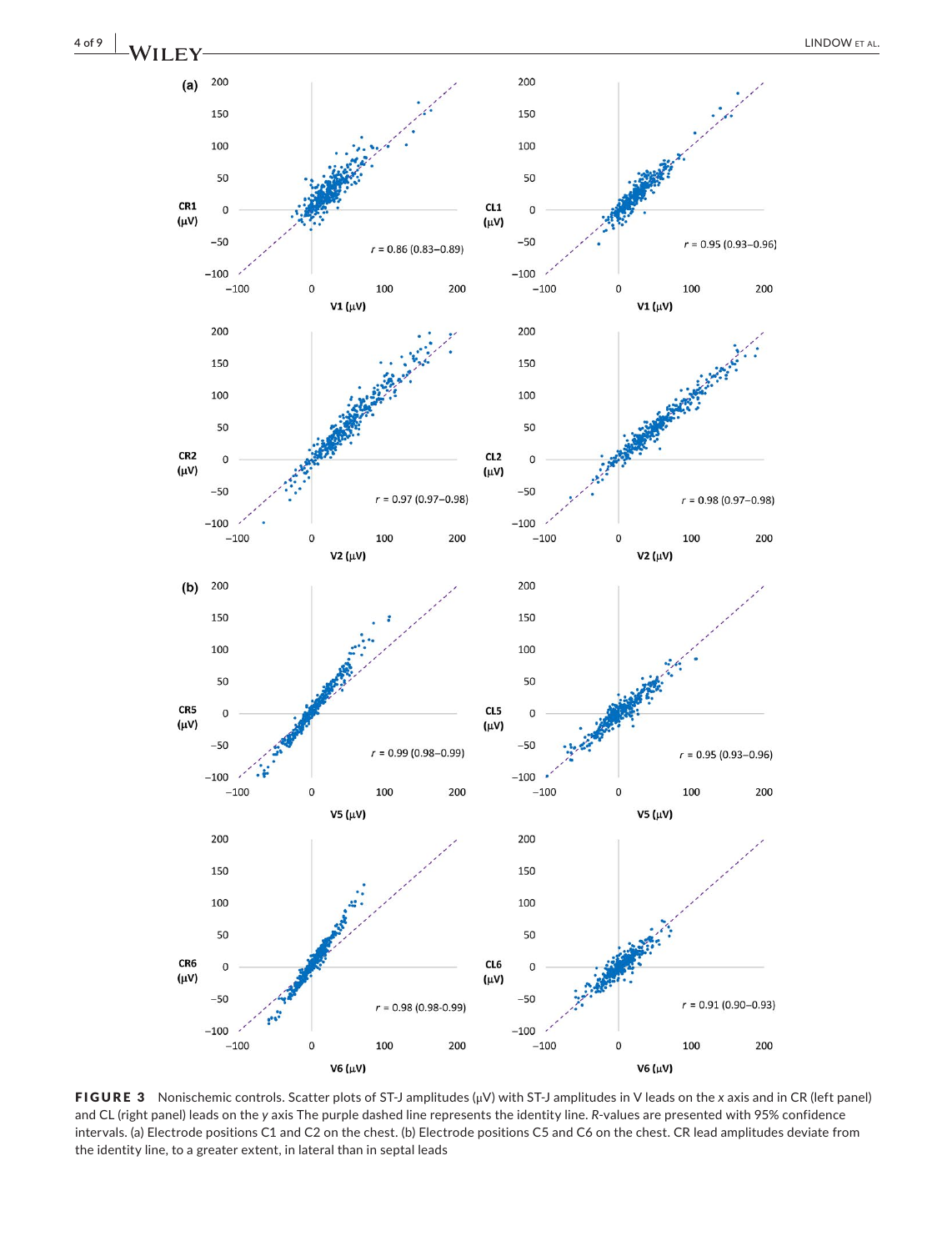

FIGURE 4 Patients with STEMI. Scatter plots of ST-J amplitudes (μV) with ST-J amplitudes in V leads on the *x* axis and in CR and CL leads on the *y* axis, CR leads in the left panel and CL leads in the right panel. The purple dashed line represents the identity line. LAD patients are represented as blue diamonds, RCA patients as red circles and LCx patients as green triangles. (a) Electrode positions C1 and C2 on the chest. (b) Electrode positions C5 and C6 on the chest. To a greater extent than for CR leads, CL lead amplitudes deviate from the identity line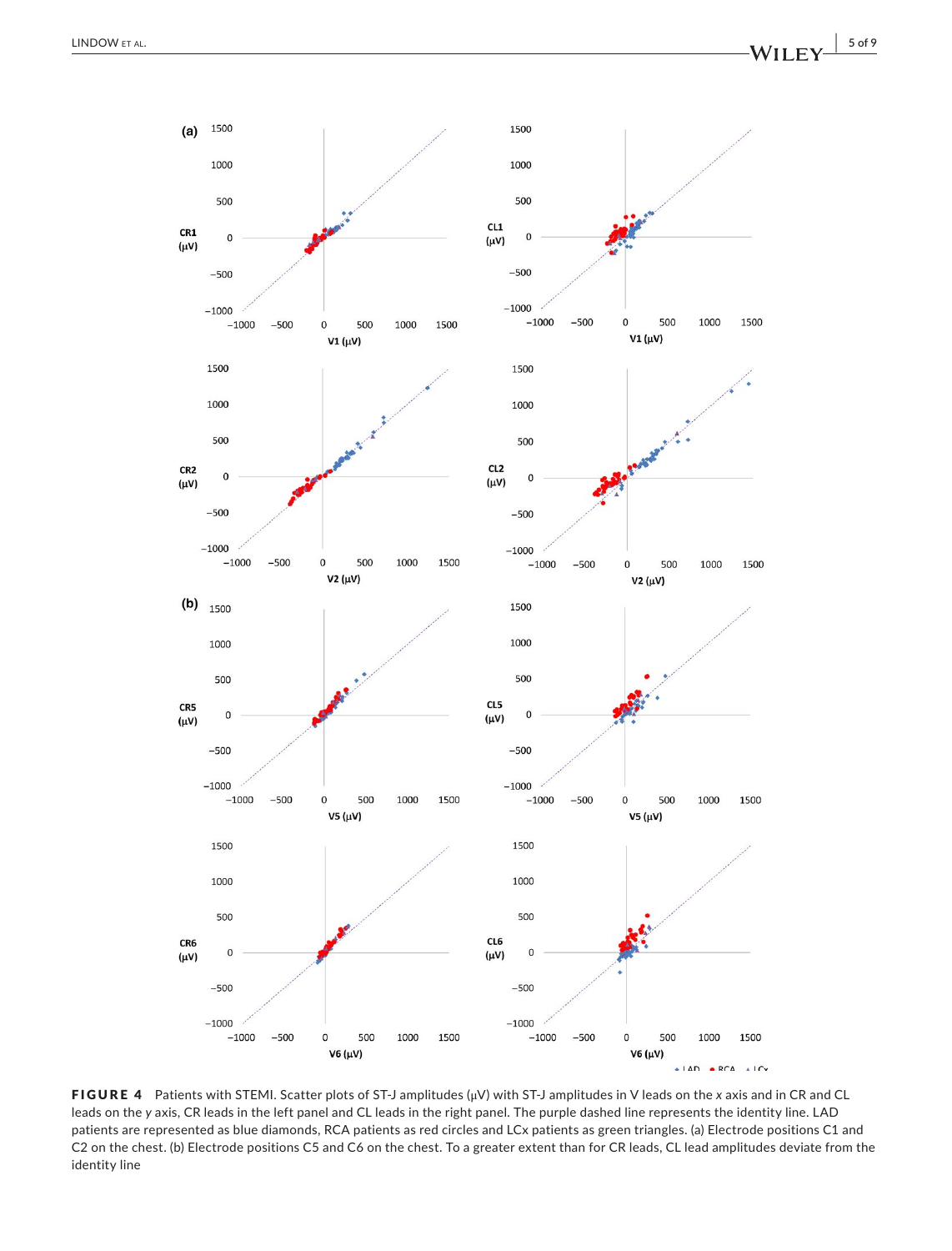## **2.1** | **Statistical analysis**

Descriptive statistics are presented as mean ± standard deviation. Student's *t* test was used for comparison of mean ST-J amplitudes between CR/CL leads and conventional 12-lead ECG leads (V leads). Pearson correlation test was used to assess correlation between ST-J amplitudes in conventional and smartphone ECG. When calculating sensitivity and specificity, fulfillment of STEMI criteria in V leads was considered reference standard. For example, when STEMI-criteria were fulfilled in both V leads and CR leads, the test result was considered true positive, and if they were met in CR leads but not in V leads, the result was considered false positive. Sensitivity and specificity are described with 95% confidence intervals. A *p*-value of <.05 was considered statistically significant.

## **3** | **RESULTS**

ST-J amplitudes for the entire study population (*n* = 500) were 9.1 ± 29 μV larger (*p* < .001) using the right arm as reference (CR leads) instead of the WCT and 7.7 ± 42 μV larger (*p* < .001) using the left arm as reference (CL leads). Mean ST-J amplitudes for all leads are presented in Table 1. In STEMI patients, ST-J amplitudes were  $25.0 \pm 41.8 \,\mu\text{V}$  larger for CR leads compared to V leads and 52 ± 90.5 μV larger for CL leads. The difference in ST-J amplitudes between CR/CL leads and V leads are described in Figure 2. In nonischemic patients, the difference in ST-J amplitude compared to V leads was found to be slightly larger in CR leads than in CL leads, whereas the opposite was found in STEMI patients.

In controls, correlation with lead V1 was higher for CL1 than for CR1 (Figure 3a), whereas the reverse was observed for the lateral leads (CR5, CR6, CL5, CL6) (Figure 3b). For leads V2–V4, correlations were similar for CL and CR leads. CR lead amplitudes deviated from the identity line in chest leads 2–6 to a larger extent than for CL lead amplitudes (Figure 3). In STEMI patients, the opposite was found, with greater deviation from the identity line in CL leads (Figure 4).

For all patients, sensitivity and specificity were 94% (87–98) and 95% (93–97) for CR leads when fulfillment of STEMI criteria in the conventional 12-lead ECG was used as reference standard; for CL leads sensitivity and specificity were 81% (71–88) and 97% (95–99). STEMI criteria were met in V leads in 51 STEMI patients. In 33 patients, STEMI criteria were met in V leads, but not in limb leads. Among these patients, STEMI criteria were met in 30 patients (91%) in both CR and CL leads. STEMI patients without significant ST elevation in two contiguous chest leads, that is, where STEMI criteria were not met in V leads, (22 patients with RCA culprit, 1 LCx), two patients had significant ST elevation in two contiguous chest leads using CR leads (9%) and nine using CL leads (39%).

In nonischemic patients, that is, controls and patients with nonischemic ST deviation, STEMI criteria in V leads on the conventional 12-lead ECG were not met in 399 patients. Ninety-five percent and 99% of these patients remained negative using CR leads and CL leads, respectively. In nonischemic controls, STEMI criteria were fulfilled in three patients using conventional 12-lead ECG and in CR and CL leads in 15 and 2 patients, respectively.

With conventional 12-lead ECG, STEMI criteria were falsely positive in V leads in 33 patients with nonischemic ST deviation (pericarditis *n* = 23, ERS *n* = 10, LVH *n* = 1). Ninety-seven percent of these patients remained positive with CR leads and 71% with CL leads. Detailed information on sensitivity and specificity is presented in Table 2.

## **4** | **DISCUSSION**

This study shows that replacement of the WCT by arm electrodes, in most patients, results in only small changes in ST-J amplitudes. However, in patients with STEMI or other diagnoses which affect ST-J amplitudes in leads aVR and/or aVL, changes in precordial-lead ST-J amplitudes may be substantial. This resulted in the changes in STEMI criteria fulfillment in some patients.

|                    | <b>TABLE 2</b> Sensitivity and specificity regarding STEMI criteria |
|--------------------|---------------------------------------------------------------------|
|                    | fulfillment in chest leads using the conventional 12-lead ECG as    |
| reference standard |                                                                     |

| All patients ( $n = 500$ )                                   |               |                |                 |  |  |  |  |
|--------------------------------------------------------------|---------------|----------------|-----------------|--|--|--|--|
|                                                              | True positive | False negative | Sensitivity (%) |  |  |  |  |
| <b>CR</b>                                                    | 83            | 5              | 94              |  |  |  |  |
| <b>CL</b>                                                    | 71            | 17             | 81              |  |  |  |  |
|                                                              | True negative | False positive | Specificity (%) |  |  |  |  |
| CR                                                           | 392           | 20             | 95              |  |  |  |  |
| <b>CL</b>                                                    | 401           | 11             | 97              |  |  |  |  |
| STEMI patients ( $n = 74$ )                                  |               |                |                 |  |  |  |  |
|                                                              | True positive | False negative | Sensitivity (%) |  |  |  |  |
| CR                                                           | 47            | 4              | 92              |  |  |  |  |
| <b>CL</b>                                                    | 46            | 5              | 90              |  |  |  |  |
|                                                              | True negative | False positive | Specificity (%) |  |  |  |  |
| <b>CR</b>                                                    | 21            | $\overline{2}$ | 91              |  |  |  |  |
| <b>CL</b>                                                    | 14            | 9              | 61              |  |  |  |  |
| No STEMI (controls and nonischemic ST deviation, $n = 426$ ) |               |                |                 |  |  |  |  |
|                                                              | True positive | False negative | Sensitivity (%) |  |  |  |  |
| <b>CR</b>                                                    | 36            | $\mathbf{1}$   | 97              |  |  |  |  |
| <b>CL</b>                                                    | 25            | 12             | 68              |  |  |  |  |
|                                                              | True negative | False positive | Specificity (%) |  |  |  |  |
| CR                                                           | 371           | 18             | 95              |  |  |  |  |
| <b>CL</b>                                                    | 387           | $\overline{2}$ | 99              |  |  |  |  |
| Patients with nonischemic ST deviation ( $n = 66$ )          |               |                |                 |  |  |  |  |
|                                                              | True positive | False negative | Sensitivity (%) |  |  |  |  |
| CR                                                           | 33            | 1              | 97              |  |  |  |  |
| <b>CL</b>                                                    | 24            | 10             | 71              |  |  |  |  |
|                                                              | True negative | False positive | Specificity (%) |  |  |  |  |
| <b>CR</b>                                                    | 26            | 6              | 81              |  |  |  |  |
| CL                                                           | 31            | 0              | 100             |  |  |  |  |
|                                                              |               |                |                 |  |  |  |  |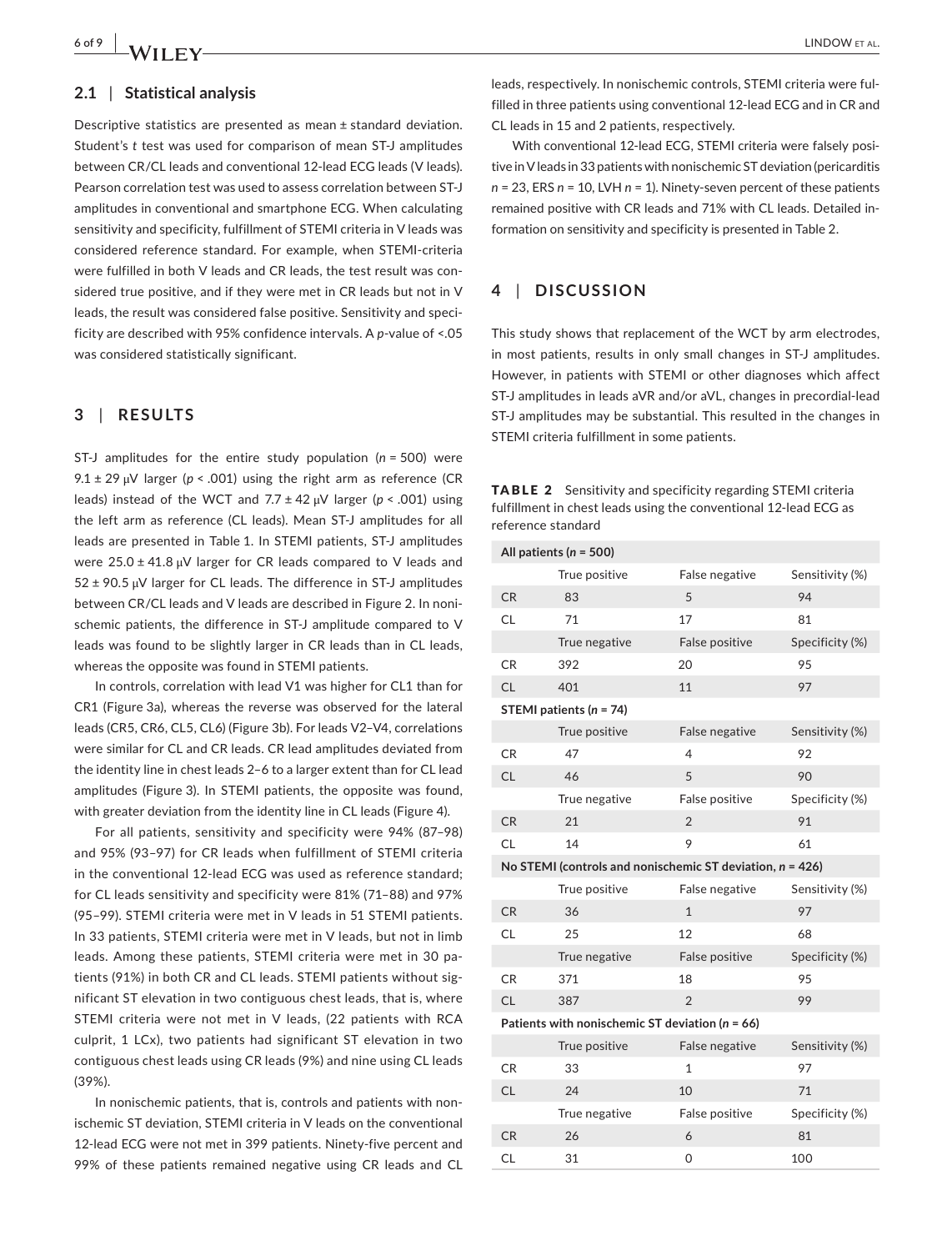Before WCT became standard, both the left arm and the right arm electrodes were explored for use as reference for recording chest leads (Edwards & Vander Veer, 1938; Kossmann, 1985; Wolferth & Wood, 1932). In Scandinavia, CR leads were used until the 1970s, especially at departments where exercise ECG was performed, since ECG-waveform morphologies in CR leads differ very



FIGURE 5 Patients with nonischemic ST deviation. Scatter plots of ST-J amplitudes (μV) with ST-J amplitudes in V leads on the *x*-axis and in CR and CL leads on the *y*-axis, CR leads in the left panel and CL leads in the right panel. The purple dashed line represents the identity line. Patients with pericarditis are represented as blue diamonds, LVH patients as red squares and ERS patients as green triangles. (a) Electrode positions C1 and C2 on the chest. (b) Electrode positions C5 and C6 on the chest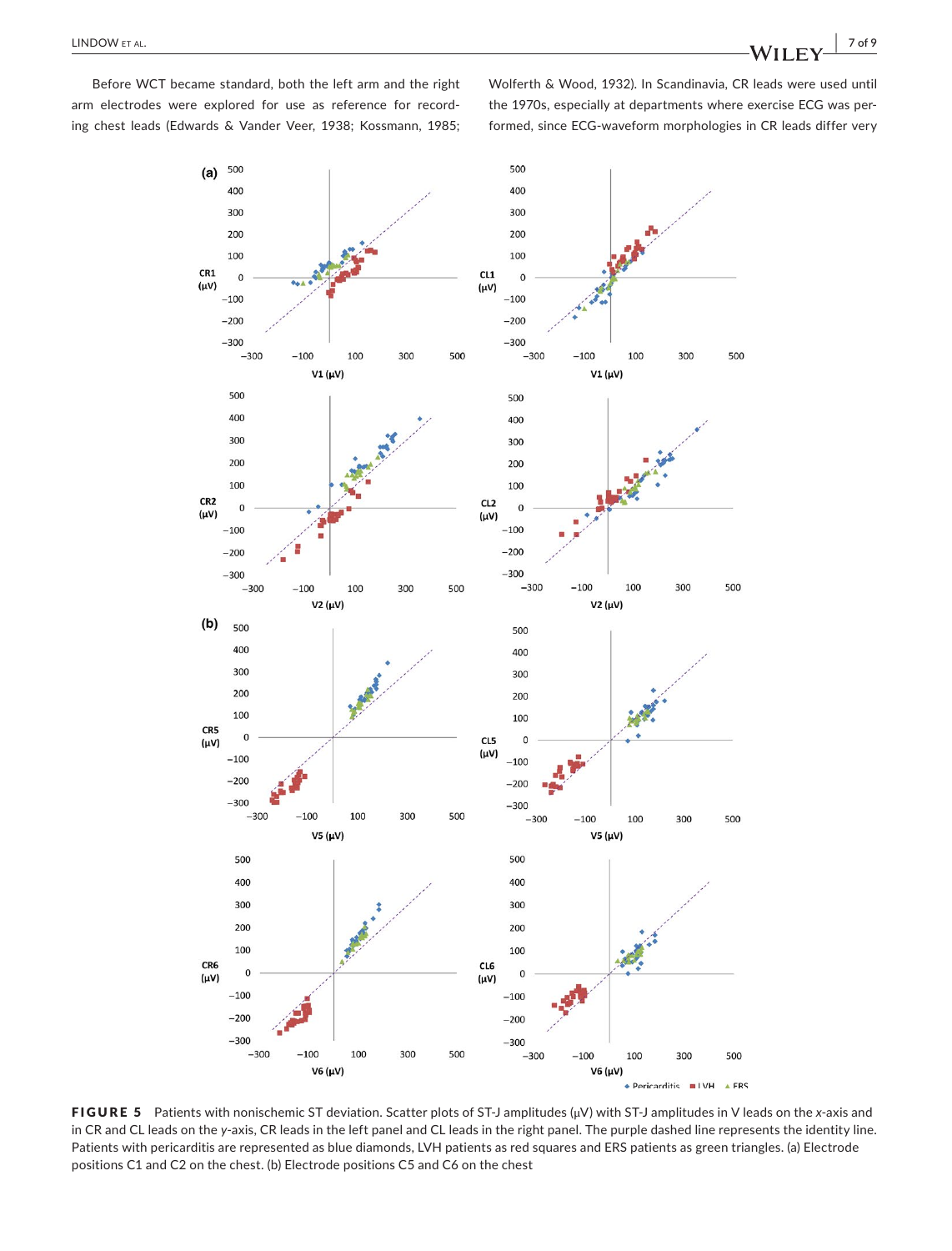little from those in chest-head (CH) leads, which were used in exercise testing (Åstrand et al., 1967; Holmgren & Strandell, 1961; Jorfeldt, 1975). Since physicians are familiar with V leads, and diagnostic criteria have been developed for them, any difference in ECG patterns or amplitudes introduced by recording CR or CL leads may have important clinical implications. Åstrand et al. (1967) compared V leads to CR leads, and found higher amplitudes in lateral CR leads than in V leads and recommended a change in the ST-elevation criteria for lateral chest leads. This is in agreement with the findings in our study, with larger difference in amplitudes between CR leads and V leads in lateral leads compared to septal leads (Figure 3).

There are situations where ST-deviation patterns differ significantly between CR/CL leads and V leads. For example, in patients with ST elevation in aVR or aVL, CR- or CL-lead ST amplitudes will be diminished compared to V-lead ST amplitudes. In patients with proximal LAD occlusion, ST elevation in aVR or aVL may be present (Atar & Birnbaum, 2005; George, Arumugham, & Figueredo, 2010) and CR- or CL-lead amplitudes will be diminished. On the other hand, if ST depression is present in aVR or aVL in patients with inferior STEMI, CR or CL leads could show a pattern of widespread ST elevation, and may emulate a pericarditis pattern. In the present study, this was the case for 9 of 23 of STEMI patients without significant ST elevation in the chest leads in the conventional ECG, when CL leads were used and for two patients when CR leads were used. STEMI patients with ST elevation in lead III often have ST depression in aVL (Perron, Lim, Pahlm-Webb, Wagner, & Pahlm, 2007). In patients with pericarditis, chest lead amplitudes were instead diminished when CL leads were used (Figure 5), which could obscure the typical diagnostic pattern of widespread ST elevation in pericarditis (Wang, Asinger, & Marriott, 2003). It should be noted that even though specificity was high for both CR and CL leads (95% vs. 97%), the use of CR leads increased the number of false positive STEMI from 3 to 15 patients in nonischemic controls. In a population of patients with suspected acute coronary syndrome this increase appears acceptable. If, on the other hand, a 12-lead smartphone ECG is used as a screening tool in patients with low likelihood of having acute coronary syndrome an increased number of false positive STEMI will have to be considered.

Several technical issues regarding 12-lead ECG recording with a smartphone remain to be addressed. In conventional 12-lead ECG, in modern electrocardiographs, simultaneous recording allows for simultaneous measurement of amplitudes in all leads (Paul Kligfield et al., 2007). In the smartphone-ECG recording, the leads are sequentially recorded, which can make J point detection difficult. Since single-lead measurements have been shown to underestimate, for example, QRS durations (Kligfield et al., 2007), the timing of the J point may differ from what would have been measured by simultaneous recording. Furthermore, conventional 12-lead ECG recording is performed by medical staff with the patient in supine position. It is plausible that smartphone-ECG recordings will be performed in an upright or semirecumbent position, in prehospital settings, for instance, at the patient's home. ECG changes due to an altered body position have been reported in ST-monitoring (Adams & Drew, 1997). In 12-lead ECG recording performed in supine and

upright position, only small changes have been reported (Baevsky, Haber, Blank, & Smithline, 2007; Madias, 2006). Neither of these studies, however, were performed in STEMI patients.

In conventional 12-lead ECG recording, lead misplacement is common (Rudiger, Hellermann, Mukherjee, Follath, & Turina, 2007), and ischemic patterns can be both missed and falsely introduced (Bond et al., 2012; Schijvenaars, Kors, van Herpen, Kornreich, & van Bemmel, 1997). Chest electrodes are often misplaced even when ECGs are recorded by experienced ECG technicians (Wenger & Kligfield, 1996). The risk of misplacement would most likely be increased when a new method is applied, especially in the hands of people without medical training. Although this matter is not covered in this article, we would recommend choosing either the right arm *or* the left arm as reference for the entire recording procedure—that is, not using different reference for different chest leads—as this would likely increase the risk of lead placement errors.

# **5** | **CONCLUSIONS**

By the use of CR or CL leads, smartphone 12-lead ECG results in slightly lower sensitivity in STEMI detection. Therefore, adjustment of STEMI criteria may be needed before application in clinical practice.

#### **ACKNOWLEDGMENTS**

The authors thank professor Lennart Jorfeldt for his valuable advice regarding our study.

#### **CONFLICTS OF INTEREST**

None (all authors).

## **ORCID**

*Thomas Lindow* <http://orcid.org/0000-0002-2943-0034>

#### **REFERENCES**

- Adams, M. G., & Drew, B. J. (1997). Body position effects on the ECG: Implication for ischemia monitoring. *Journal of Electrocardiology*, *30*(4), 285–291. [https://doi.org/10.1016/S0022-0736\(97\)80040-4](https://doi.org/10.1016/S0022-0736(97)80040-4)
- Akil, S., Al-Mashat, M., Hedén, B., Hedeer, F., Jögi, J., Wang, J. J., … Horáček, B. M. (2013). Discrimination of ST deviation caused by acute coronary occlusion from normal variants and other abnormal conditions, using computed electrocardiographic imaging based on 12-lead ECG. *Journal of Electrocardiology*, *46*(3), 197–203. [https://doi.](https://doi.org/10.1016/j.jelectrocard.2013.02.013) [org/10.1016/j.jelectrocard.2013.02.013](https://doi.org/10.1016/j.jelectrocard.2013.02.013)
- Åstrand, I., Areskog, N., Carlsten, A., Grewin, K., Kaijser, L., Malmström, G., … Thulesius, O. (1967). The "Minnesota code" for ECG classification. Adaptation to CR leads and modification of the code for ECGs recorded during and after exercise by the Scandinavian Committee on ECG classification. *Acta Medica Scandinavica. Supplementum*, *481*, 1–26.